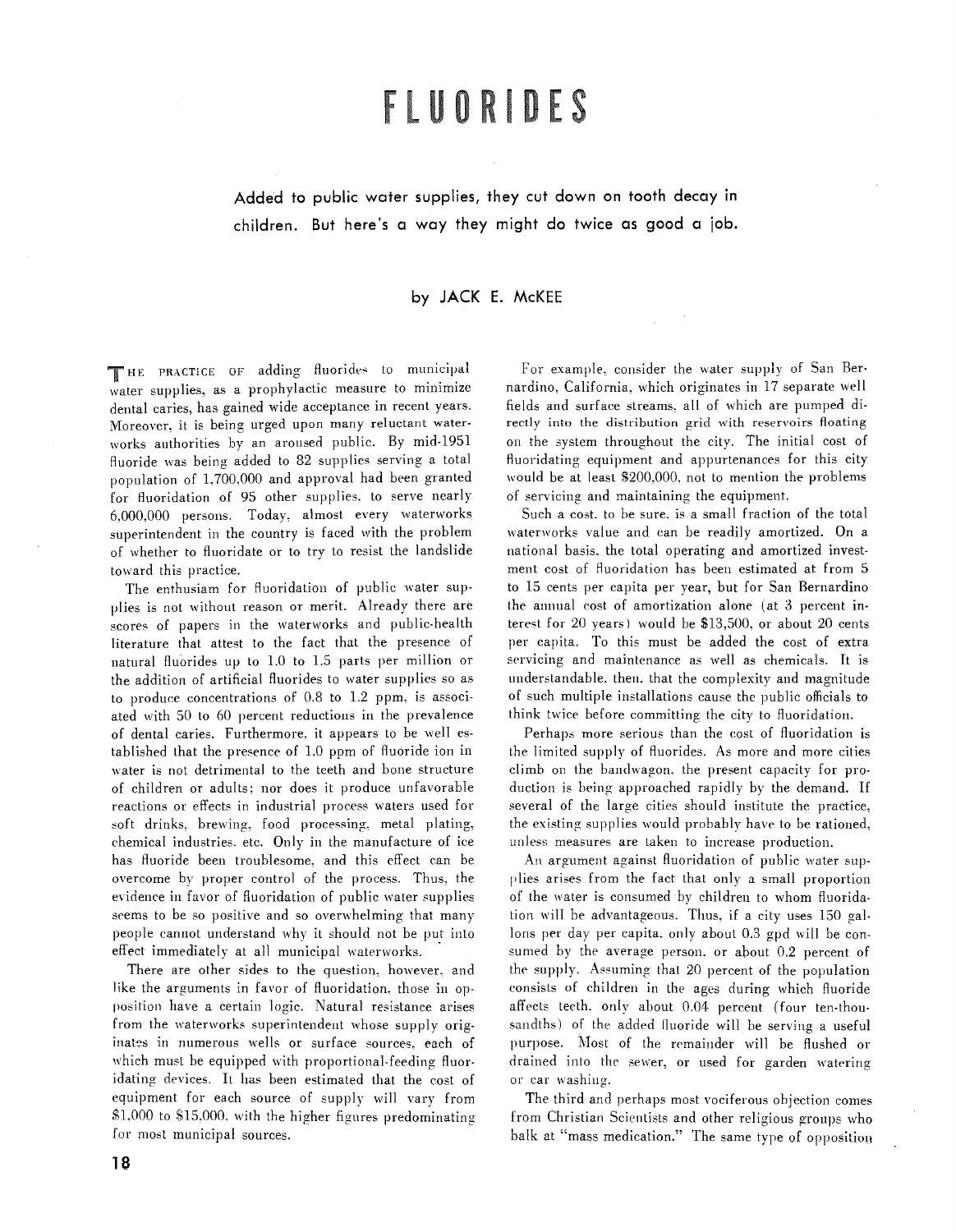arose several decades ago when proposals were made to add iodine to water supplies in order to counteract tendcncies toward goiter. Fortunately. this argument abated with the introduction of iodized salt. the use of which is optional. While many public-health-minded citizens may be exasperated by such opposition of minority religious groups. few of them wish to violate the concepts of religious freedom or to incur the ill will of fellow citizens.

Another reason for urging caution in the hasty adoption of water fluoridation arises from the uncertainties and irregularities of water consumption by children. In his thorough study of food and water requirements of children from one to 12 years old, F. J. McClure states: "Drinking of water is a variable factor, especially among children, whose drinking habits are greatly influenced by muscular activity as well as by atmospheric temperature and humidity. It is likewise true of children's diets especially that the requirement of water is met largely by preformed water in the food or by liquid food, particularly milk. The water deficit made up by drinking water may be a relatively small fraction of the total daily amount of water ingested."

### **Variation in water consumption**

That water consumption varies widely from child to child, and for the same child from day to day and season to season, is evident to all parents. Very few observers of children's habits cite specific data to show the magnitude or the variation of the quantities of waler consumed. It is this extreme variation in water consumption that may account, in part. for dental fluorosis in some children while others in the same community have numerous cases of caries.

Granted, then. that the objection to fluoridation of public water supplies have some merit, is there any way that the aforementioned advantages of fluoridation can be achieved without the disadvantages? To answer this question it is necessary to investigate other vehicles. especially pills, tooth-paste, chewing gum, salt, solid foods, and milk.

The first four of these can be ruled out quickly for obvious reasons. Fluoridated pills or tooth-paste, already on the market, reach a very small segment of the population. even when highly advertised. Chewing gum is neither an aesthetic way nor a reliable means to promote prophylaxis. Fluoridated salt would provide fluorides for adults-to whom it would be of no advantage-but very few children like salt on their foods. nor could careful control over the dosage be exercised. The selection narrows. therefore, to food and milk.

The fluoride contents of meats. fish. hen's eggs. cow's milk. citrus fruits, non-citrus fruits. tea, cereals and cereal products. vegetables and tubers. miscellaneous substances and wine have been tabulated by F. J. Mc-Clure. With the exception of seafoods and tea. the majority of foods found in the average diet contain from 0.2 to 0.3 ppm or less of fluoride in the food as consumed. Consequently the average diet, exclusive of drinking water, appears to provide  $0.2$  to  $0.3$  mg of fluoride daily. Tea was found to contain as high as 398.8 ppm of fluoride in the dry tea. with average values of about 100 ppm, 75 percent or more of which is extracted by boiling water. At 100 ppm, one tea ball alone would provide approximately 0.2 mg of fluoride. Unfortunately. in this respect, children under 8 years of age seldom drink tea. Nor is seafood generally a favorite of the younger set.

Attempts have been made to increase the fluoride content of vegetables. fruits. and grains by adding calcium fluoride to the soil or water in which the plants are grown. The results demonstrate. however, that the fluoride content of the soil or water has little or no influence on the fluoride content of leaves. fruit. or roots. Hence, the possibility of increasing the fluoride content of solid foods, other than by the addition of fluoridated salt. appears to be remote. The search narrows further. then. to liquid foods that are acceptable to and preferred by children; or, in other words, to milk.

The fluoride content of cow's milk, with no unusual fluoride in the cow's ration or drinking water, varies from 0.07 to 0.55 ppm. with a median value of 0.10 to 0.20 ppm, according to McClure. Furthermore. the addition of fluoride to the cow's ration or drinking water has no appreciable influence on the fluoride content of the cow's milk, the added fluoride probably being excreted in feces, urine. and perspiration as it is for humans.

Inasmuch as the natural fluoride content of milk is too low to provide an adequate dietary supplement in the volume normally consumed by children, serious consideration should be given to artificial fluoridation of bottled milk. Such consideration involves questions of assimilation of milk-borne fluoride. quantities and variations of daily consumption. effects of fluoridation on the palatability and nutritive value of milk. universal application. cost. and reception by the public.

#### **Fluorides must be assimilated**

To be effective in reducing dental caries, it is apparent that fluorides must be assimilated and carried in the blood stream. Mere contact of the weakly fluoridated liquid with exposed enamel of fully formed teeth seems to have little, if any, prophylactic value-although the topical application of a 2 percent solution of sodium fluoride has been effective in reducing dental caries in 7 to 17-year-old children by 40 percent. For these reasons it is desirable that optimum fluoride intake of water or milk be maintained during the ages from 1 to 10, and that the fluoride be in a form that can be assimilated.

It appears that natural fluorides in food and milk. or artificial fluorides added thereto, are largely available for assimilation. In fact. McClure showed that when no control was exercised over eating and drinking habits. there were no indications of a difference in total assimilation by young rats of water-borne versus food-borne fluorides.

In other tests. McClure. Mitchell. Hamilton. and Kin-